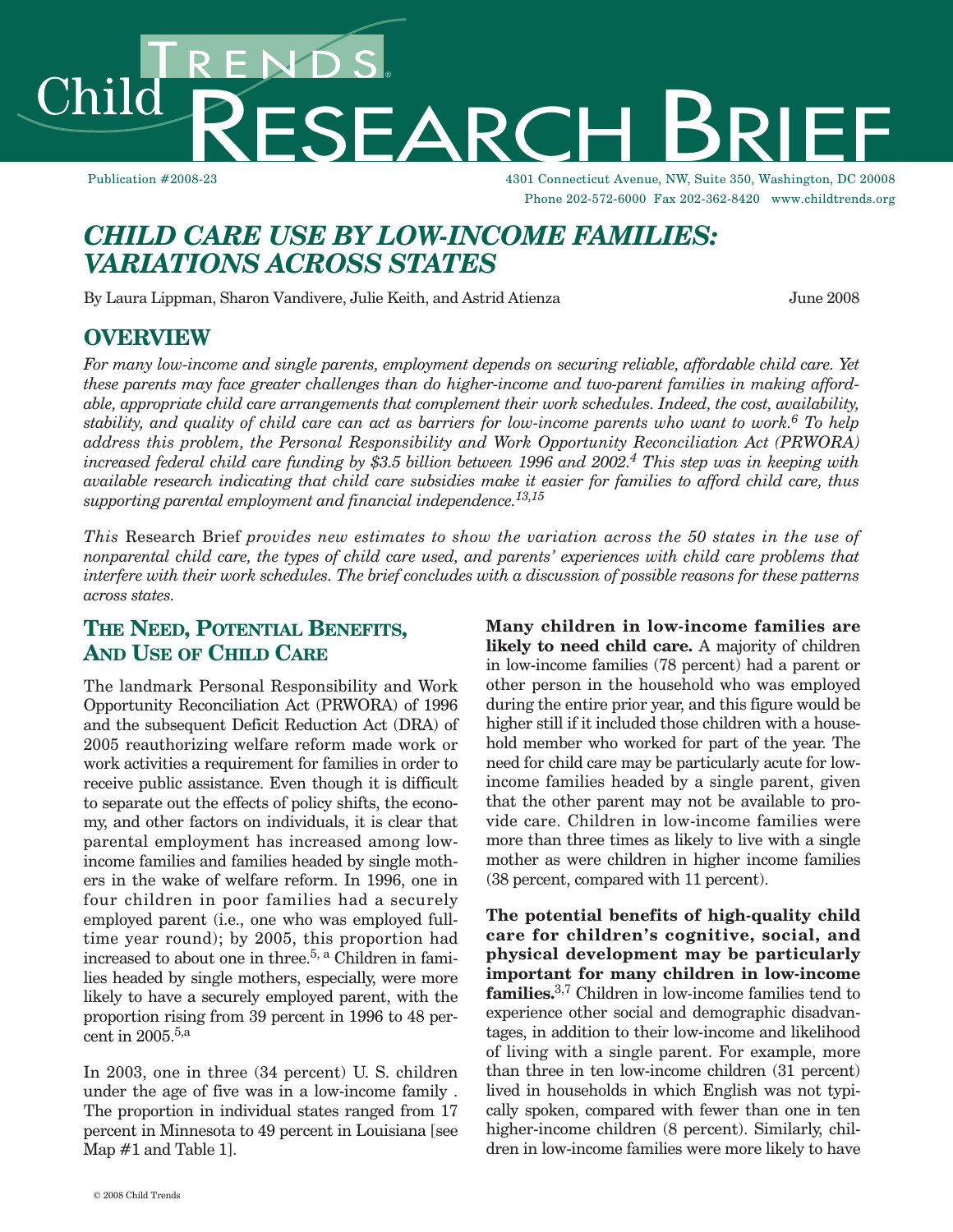# **ABOUT THE DATA SOURCE FOR THIS BRIEF**

To examine the use of child care in low-income families, Child Trends drew on data from the National Survey of Children's Health (NSCH). These data offer a unique opportunity to present state-representative estimates of child care use, by type of care setting. This survey was conducted in 2003 in all of the 50 states and the District of Columbia by the National Center for Health Statistics, with funding from the Maternal and Child Health Bureau. Households were contacted by random sampling of telephone numbers, and one child in each household with children was randomly selected to be the focus of the study. An adult in the household knowledgeable about the health of that child answered interview questions. The survey is representative of children under age 18 nationwide, as well as representative of children in each state. This *Research Brief* focuses on children between the ages of 0 and 4. The study sample consisted of approximately 500 to 600 children under the age of five in each of the 50 states and the District of Columbia. All differences noted in this brief are statistically significant at the .05 level.

We define child care in this brief as any one or a combination of care arrangements in which a child of ages 0-4 regularly (at least once a week during the past four weeks) participated during the past month, including: a child care center; family-based child care outside the home; child care provided by a nanny or relative other than a parent or guardian in the home; nursery school or preschool; or a Head Start or Early Start program. The survey questions do not exclude family, friends, or neighbors who may be providing care in the child's home or in another home.

One limitation of the survey data is that they do not enable us to determine whether parents used child care while they were working, looking for work, in school, or whether they used it primarily to enrich the development of the child.

someone in the household who had attained less than a high school diploma (21 percent, compared with 3 percent in higher-income families). Such differences are noteworthy because children in families with low incomes, with a single parent, in which English is not spoken, and in which no one has a high-school diploma often lag behind other children on measures of school readiness. <sup>14</sup> In this context, it is also noteworthy that a substantial body of research links child care quality to child outcomes.2,15 Moreover, some findings from this research suggest that the benefits of attending highquality child care are greater for children from disadvantaged backgrounds. 12

**Yet low-income children are less likely to be in a child care setting.** Despite the potentially high need and the potential value of child care for lowincome children, overall, a smaller share of lowincome (53 percent) than higher-income (65 percent) children were in a nonparental child care arrangement in 2003. Furthermore, research raises questions about the quality of care that many children in low-income families have available to them. 3

## **CHARACTERISTICS OF LOW-INCOME CHILDREN IN CHILD CARE**

Low-income children who participate in nonparental child care differ slightly, on average, from those who do not. For example, compared with low-income children who were not in nonparental child care, those in nonparental child care were:

- More likely to be black (28 percent versus 13 percent).
- Less likely to be Hispanic (30 percent versus 45 percent).
- More likely to live in households in which someone had attained a high school diploma or greater (84 percent versus 74 percent).
- More likely to live in households in which English was the primary language (76 percent versus 62 percent).
- More likely to come from single-mother households (49 percent versus 26 percent).

## **CHILD CARE USE AMONG LOW-INCOME FAMILIES ACROSS STATES**

National data on child care use can obscure important differences across states. This section and the accompanying maps first present patterns on the share of children living in low-income families in each state, followed by the rate at which they are participating in child care arrangements, and for each type of care.

■ **Statewide** distribution of low-income **children.** The proportion of a state's population of young children in low-income families provides important contextual information about the number of families that might need child care subsidies for their parents to work. Map 1, which shows the percentage of children under age five in low-income families in each state, reveals large variation. In the map, the states are divided into three groups according to the percentage of young children in low-income families. Ten states, concentrated primarily in the South, had a relatively high proportion (between 40 and 49 percent) of children living in low-income families: Alaska, Arkansas, Florida, Louisiana, Mississippi, Montana, New Mexico, Oklahoma,

Texas, and West Virginia. Twenty-seven states, located throughout the United States, had from 28 to 38 percent of young children living in lowincome families; and 15 states, many in the Northeast, had less than 28 percent of children living in low-income families.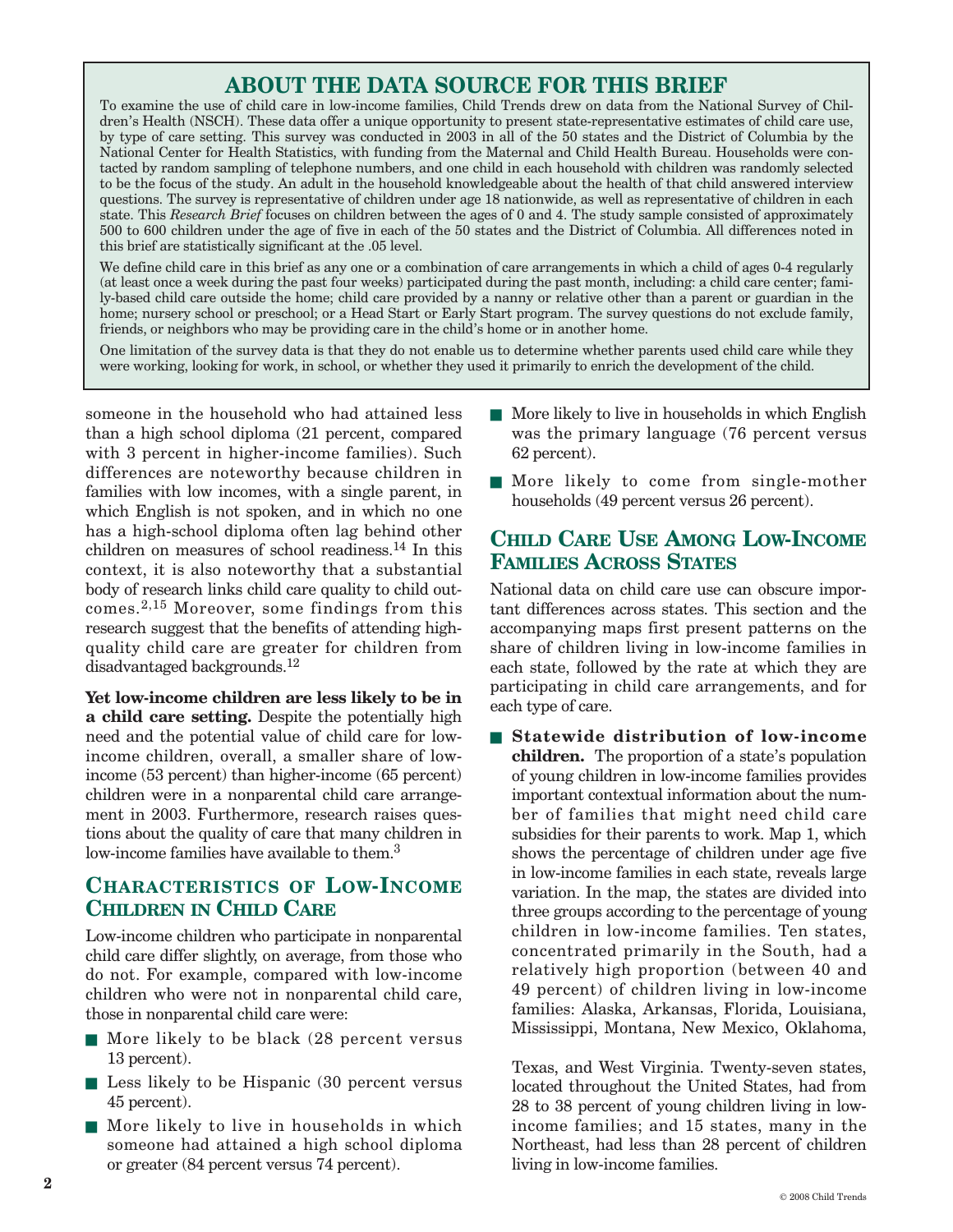

■ **State differences in low-income families' use of child care.** The use of nonparental child care varies greatly across the states [see Map #2 and Table 1]. Nevada had the lowest proportion of low-income children in nonparental child care (38 percent), whereas Louisiana had the highest proportion (76 percent). Low-income children participated in any kind of nonparental child care at lower rates (38 to 50 percent) in 19 states, primarily located in the western and north central regions of the country. In 24 states across

the country, low-income children's participation in nonparental child care was at a moderate level (51 to 63 percent). However, in Delaware, Louisiana, Maine, Mississippi, Pennsylvania, South Dakota, Vermont, and the District of Columbia, the proportion of child care use among low-income families was relatively high (64 to 76 percent).

■ **Center-based care.** Child care can be categorized into center-based and home-based care.

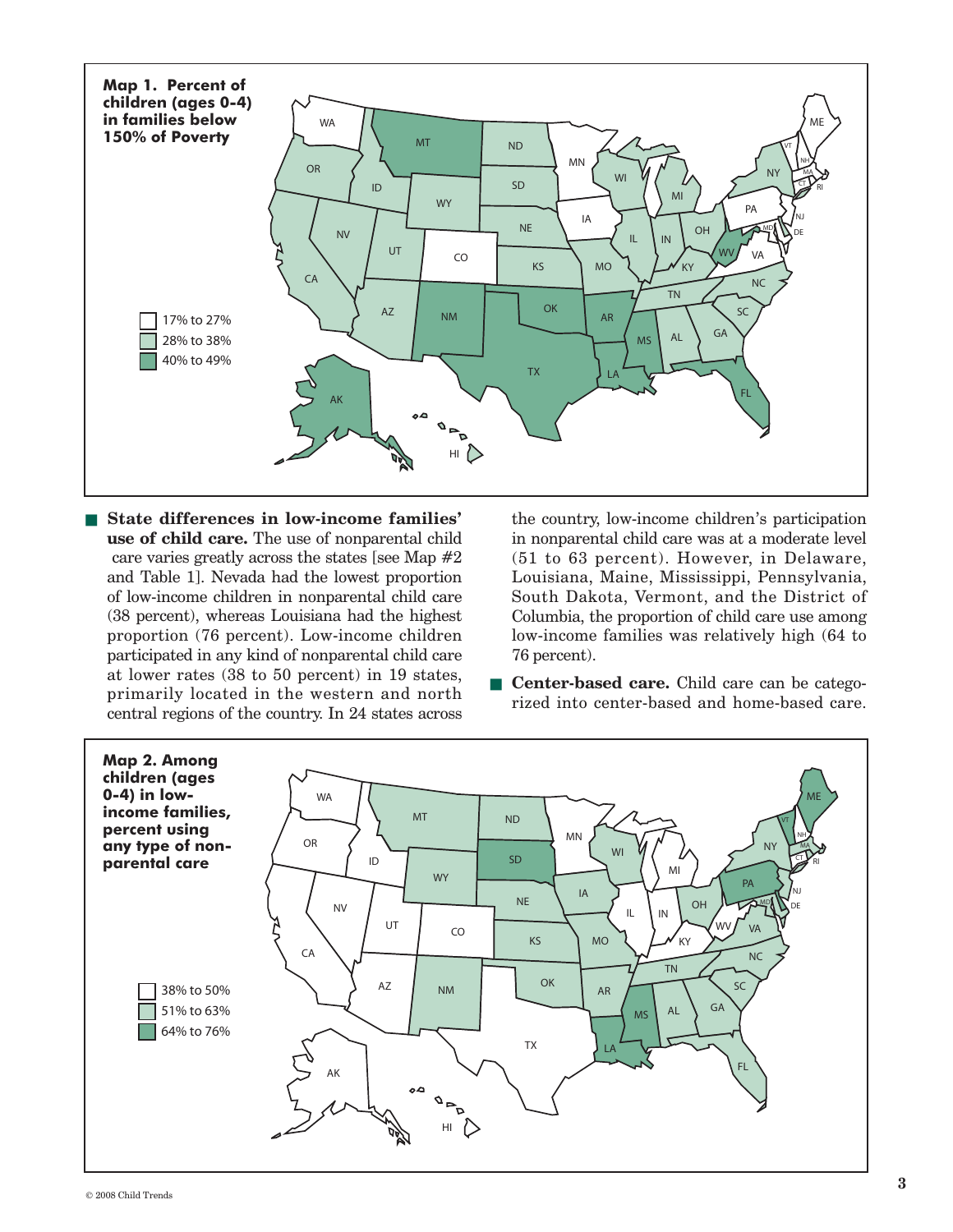Center-based care includes child care centers and Head Start or Early Head Start programs, as well as nursery schools and preschool programs. Nationwide, among low-income children under age five in any nonparental child care arrangement, more than one half (57 percent) used center-based care. Of all 50 states, Colorado had the lowest proportion of children in child care who were in center-based care (32 percent), whereas South Dakota had the highest proportion (74 percent) [see Table 1]. States can be grouped into three categories according to the degree to which low-income children participate in center-based care. In the lowest-use category, 32 to 45 percent of low-income children in any child care arrangement used center-based care. Only four states were in this category: Colorado, Nevada, Indiana, and Texas. Twenty-six states, located across the country, were in the mid-range category (46 to 60 percent). Finally, 21 states, located primarily in the East and the northern Midwest, were in the high-use category (from 61 to 74 percent).

■ **Home-based care.** Home-based care includes nonparental child care in the child's own home or in another home. Among low-income children under age five in any type of child care arrangement nationwide, three quarters were cared for in a home setting. (Children can participate in more than one arrangement). Of all 50 states, Utah had the lowest proportion in home-based care (61 percent) whereas Colorado had the highest (89 percent). Nine states fell into the category with the lowest proportion of children in homebased care (60 to 69 percent). With two exceptions, these states were east of the Mississippi River. In 30 states, the proportion of low-income children in home-based care was in the moderate range (70 to 79 percent), and in 12 states—including California—it was in the higher range (80 to 89 percent).

## **CHALLENGES IN SECURING CHILD CARE THAT MEETS PARENTS' NEEDS**

It often is not easy for parents to coordinate their child care arrangements with their work schedules to ensure that a child receives adequate and appropriate supervision. For example:

■ **Operating hours in available child care settings may not meet the needs of parents who have to work evenings or weekends or who have rotating work schedules.** Prior research has found that primary child care arrangements may not provide adequate coverage in such circumstances. In 2001, 19 percent of children in low-income families had mothers who reported that their primary child care arrangement did not cover all of the hours the mother was at work, in school, or in training, an increase from 15 percent of mothers reporting this problem in 1995. 8

- **Residential moves, language and cultural differences—and individual factors such as depression or disability—can also pose barriers for parents trying to arrange child care.** <sup>3</sup> Unexpected work requirements, such as overtime or travel, or the illness of a child or caregiver, can make parents scramble to make last-minute child care arrangements. Even though all parents may experience such problems, these problems may be worse for low-income parents. Perhaps most obvious, low-income families may especially struggle to pay for child care.
- **Child care problems can cause job problems for parents.** Although the National Survey of Children's Health does not include questions about the costs of child care or about parents' difficulties paying for it, the survey does ask parents whether someone in the family had to quit a job, not take a job, or greatly change her or his job because of child care problems. Among parents with a child in nonparental child care in 2003, those in low-income families were nearly twice as likely as were those in higher-income families to report such child care problems (17 versus 9 percent).

The proportion of low-income parents reporting employment difficulties related to child care varied by state, with Idaho having the lowest proportion (6 percent) and Virginia having the highest proportion (32 percent) [see Map #3 and Table 1]. Low-income children in 15 states had parents who reported relatively low rates (6 to 14 percent) of child care-related employment difficulties. Low-income children in 26 states had parents who reported a moderate rate of child care-related employment difficulties (15 to 23 percent). Finally, low-income children in 10 states had parents who reported a relatively high rate of such child care problems (24 to 32 percent).

■ **Parents have to make last minute arrangements for child care fairly frequently.** Similar proportions of parents in low- and higher-income families reported that, in the past month, they had to make different arrangements for child care at the last minute because their usual plans changed due to circumstances beyond their control. Although the experience of having to make last-minute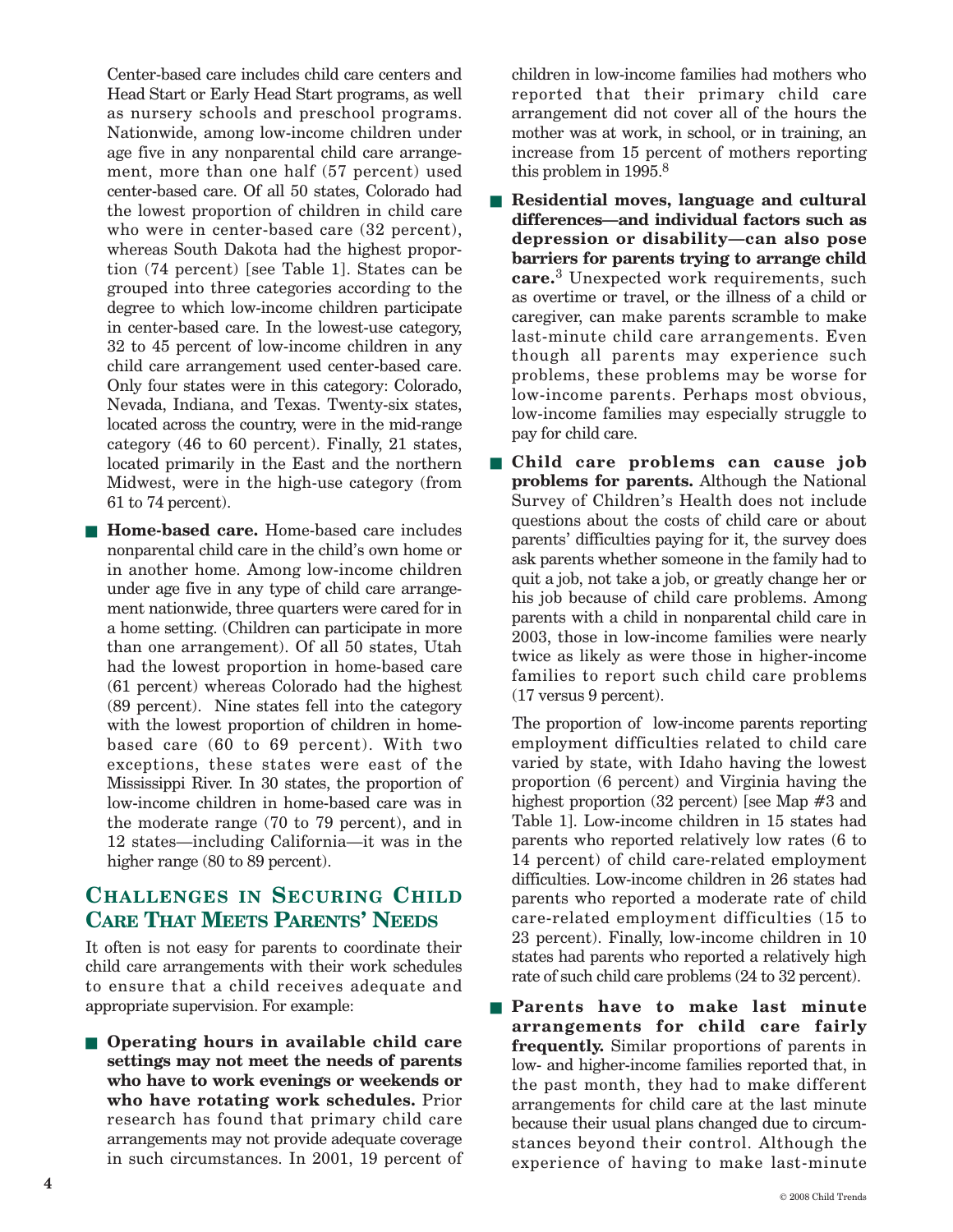#### **Table 1. Child care arrangements for low-income children under age five, by state: 2003**

|                     |                                                                          | Among children in families living below 150% of poverty, percentage |                                                    |                                    |                                                                   |
|---------------------|--------------------------------------------------------------------------|---------------------------------------------------------------------|----------------------------------------------------|------------------------------------|-------------------------------------------------------------------|
|                     |                                                                          |                                                                     | Among children in any nonparental care, percentage |                                    |                                                                   |
| State               | Percentage of<br>children in families<br>living below 150%<br>of poverty | In any<br>nonparental<br>care                                       | In center care!                                    | In home-based<br>care <sup>1</sup> | Whose parents<br>experienced job<br>problems due to<br>child care |
| U.S.                | 34                                                                       | 53                                                                  | 57                                                 | 75                                 | 17                                                                |
| Alabama             | 36                                                                       | 59                                                                  | 70                                                 | 69                                 | 10                                                                |
| Alaska              | 44                                                                       | 47                                                                  | 47                                                 | 81                                 | 19                                                                |
| Arizona             | 38                                                                       | 44                                                                  | 52                                                 | 76                                 | 16                                                                |
| Arkansas            | 46                                                                       | 52                                                                  | 55                                                 | 75                                 | 19                                                                |
| California          | 37                                                                       | 48                                                                  | 53                                                 | 80                                 | 14                                                                |
| Colorado            | 27                                                                       | 42                                                                  | 32                                                 | 89                                 | 8                                                                 |
| Connecticut         | 17                                                                       | 49                                                                  | 51                                                 | 69                                 | 25                                                                |
| Delaware            | 32                                                                       | 69                                                                  | 70<br>61                                           | 79                                 | 24                                                                |
| Florida             | 41<br>37                                                                 | 56<br>57                                                            | 63                                                 | 73<br>76                           | 14<br>12                                                          |
| Georgia<br>Hawaii   | 35                                                                       | 44                                                                  | 56                                                 | 78                                 | 19                                                                |
| Idaho               | 37                                                                       | 44                                                                  | 70                                                 | 73                                 | $\boldsymbol{6}$                                                  |
| Illinois            | 29                                                                       | 47                                                                  | 61                                                 | 70                                 | 11                                                                |
| Indiana             | 32                                                                       | 45                                                                  | 44                                                 | 83                                 | 28                                                                |
| lowa                | 27                                                                       | 57                                                                  | 58                                                 | 79                                 | 12                                                                |
| Kansas              | 33                                                                       | 58                                                                  | 57                                                 | 69                                 | 28                                                                |
| Kentucky            | 36                                                                       | 50                                                                  | 65                                                 | 78                                 | 25                                                                |
| Louisiana           | 49                                                                       | 76                                                                  | 58                                                 | 83                                 | 23                                                                |
| Maine               | 24                                                                       | 65                                                                  | 64                                                 | 72                                 | 16                                                                |
| Maryland            | 20                                                                       | 61                                                                  | 55                                                 | 74                                 | 26                                                                |
| Massachusetts       | 20                                                                       | 56                                                                  | 63                                                 | 71                                 | 21                                                                |
| Michigan            | 29                                                                       | 48                                                                  | 59                                                 | 77                                 | 11                                                                |
| Minnesota           | 17                                                                       | 50                                                                  | 59                                                 | 75                                 | 15                                                                |
| Mississippi         | 46                                                                       | 73                                                                  | 65                                                 | 82                                 | 19                                                                |
| Missouri            | 32                                                                       | 57                                                                  | 58                                                 | 81                                 | 19                                                                |
| Montana<br>Nebraska | 41<br>30                                                                 | 54<br>58                                                            | 68<br>67                                           | 78<br>73                           | 22<br>13                                                          |
| Nevada              | 34                                                                       | 38                                                                  | 39                                                 | 84                                 | 19                                                                |
| New Hampshire       | 22                                                                       | 45                                                                  | 65                                                 | 75                                 | 25                                                                |
| New Jersey          | 26                                                                       | 62                                                                  | 66                                                 | 63                                 | 15                                                                |
| New Mexico          | 48                                                                       | 58                                                                  | 58                                                 | 78                                 | 22                                                                |
| New York            | 34                                                                       | 56                                                                  | 68                                                 | 62                                 | 10                                                                |
| North Carolina      | 35                                                                       | 50                                                                  | 54                                                 | 76                                 | 14                                                                |
| North Dakota        | 29                                                                       | 63                                                                  | 57                                                 | 82                                 | $\overline{7}$                                                    |
| Ohio                | 35                                                                       | 60                                                                  | 46                                                 | 80                                 | 19                                                                |
| Oklahoma            | 42                                                                       | 58                                                                  | 51                                                 | 84                                 | 12                                                                |
| Oregon              | 31                                                                       | 48                                                                  | 49                                                 | 82                                 | 15                                                                |
| Pennsylvania        | 26                                                                       | 64                                                                  | 51                                                 | 76                                 | 19                                                                |
| Rhode Island        | 27                                                                       | 55                                                                  | 71                                                 | 74                                 | 15                                                                |
| South Carolina      | 36                                                                       | 62                                                                  | 57                                                 | 76                                 | 21                                                                |
| South Dakota        | 33                                                                       | 69                                                                  | 74                                                 | 76                                 | 23                                                                |
| Tennessee           | 31<br>41                                                                 | 63<br>43                                                            | 58<br>45                                           | 75<br>79                           | 24<br>18                                                          |
| Texas<br>Utah       | 31                                                                       | 40                                                                  | 60                                                 | 61                                 | 14                                                                |
| Vermont             | 24                                                                       | 74                                                                  | 67                                                 | 75                                 | 16                                                                |
| Virginia            | 27                                                                       | 60                                                                  | 65                                                 | 73                                 | 32                                                                |
| Washington          | 26                                                                       | 47                                                                  | 58                                                 | 71                                 | 15                                                                |
| Washington, DC      | 37                                                                       | 68                                                                  | 73                                                 | 68                                 | 18                                                                |
| <b>West Virgina</b> | 43                                                                       | 49                                                                  | 57                                                 | 65                                 | 17                                                                |
| Wisconsin           | 28                                                                       | 60                                                                  | 61                                                 | 68                                 | 16                                                                |
| Wyoming             | 31                                                                       | 56                                                                  | 55                                                 | 79                                 | 32                                                                |

<sup>1</sup>Children can participate in more than one care arrangement.

Source: Child Trends analysis of 2003 National Survey of Children's Health, U.S. Department of Health and Human Services, Health Resources and Services Administration, Maternal and Child Health Bureau, 2003.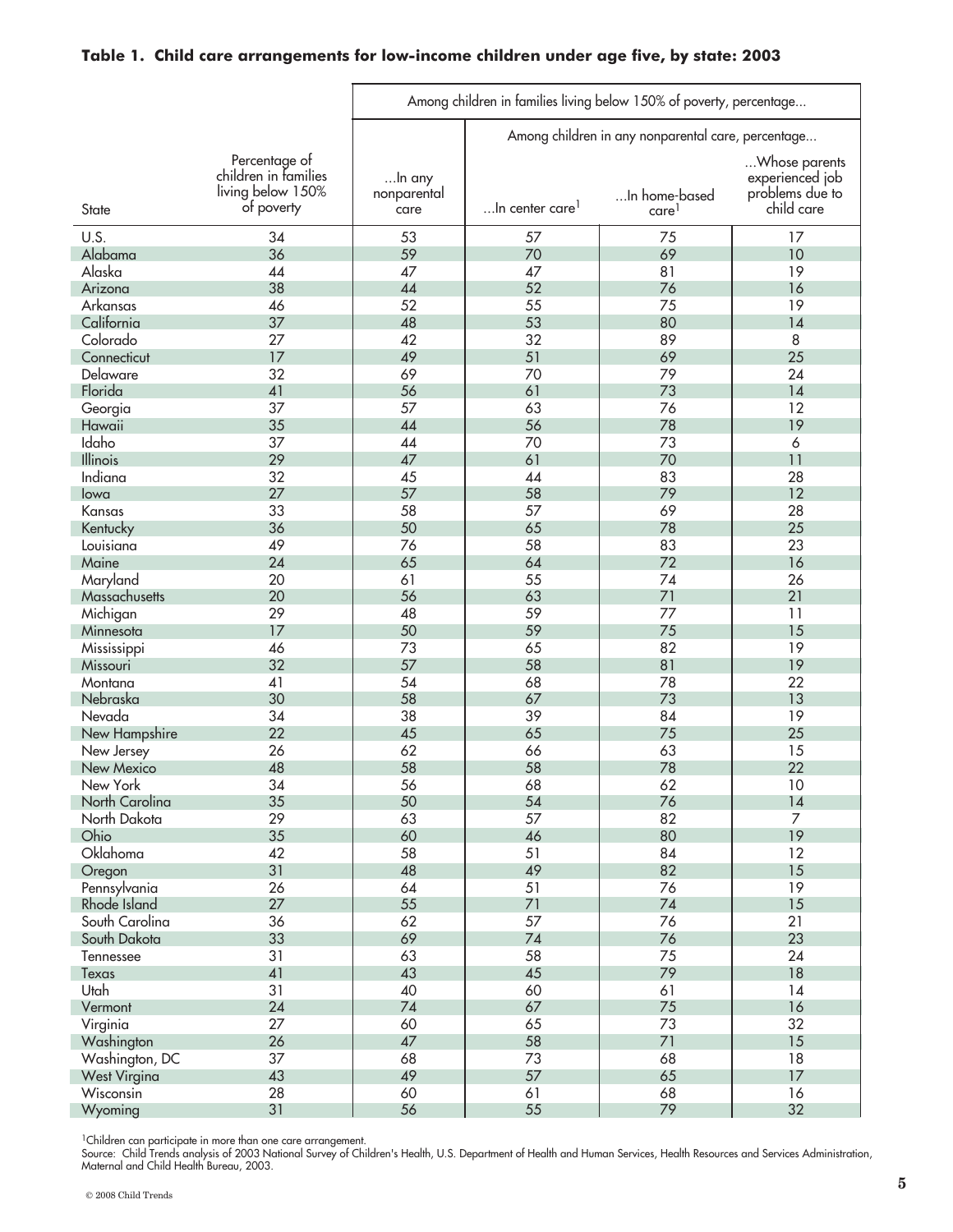

arrangements did not differ according to family income, a substantial proportion of children in low-income families had parents facing this dilemma (34 percent). Across states, the frequency of this occurrence ranged from 18 percent in Georgia to 55 percent in Minnesota.

## **DISCUSSION AND POLICY IMPLICATIONS**

Many factors come into play when trying to understand state differences in low-income families' use of nonparental child care. Each state has a unique set of contextual circumstances. The evidence that we have presented shows that some states have larger low-income populations than do other states. It also shows that certain groups of low-income children are more likely to spend time regularly in nonparental child care than are others (e.g., black children, children living in households where English is spoken, with single parents, or with parents who have at least graduated high school.) Therefore, higher concentrations of these groups in a state may affect the proportion of low-income children in child care settings.

The cost, quality, and availability of child care arrangements vary across states as well. One way that states address the needs of their low-income families for child care is through child care subsidies. Prior research has indicated that lower prices of child care for families were linked with increased parental employment,<sup>13</sup> and that child care subsidies increased the range of types of child care—including center care—that low-income families could afford. 15

At the federal level, two sources of federal funding exist for child care subsidies: the Child Care and Development Block Grant and the Temporary Assistance for Needy Families (TANF) Block Grant. Funding from both of these sources was increased when federal welfare legislation was reauthorized in 2005, with the aim of helping more low-income parents participate in work and work-related activities. 1 Although states can set their own subsidy requirements, the legislation outlined several federal guidelines that states should follow when developing policies about child care and subsidy receipt.

States vary in how they apply federal child care guidelines about subsidy receipt. These variations may pertain to children's maximum age requirements, parental work requirements, income eligibility criteria, benefit level, and family co-pay amounts, as well as to issues such as whether benefits were provided to all eligible applicants and whether providers are allowed to charge families additional fees. For example, some states have subsidies that only cover a percentage of the local market rate for care, leaving a percentage of child care costs not covered. Whereas some state policies prohibit care providers from charging families for costs that are not covered by child care subsidies, these policies are not uniform across states and co-pay amounts vary widely.

Even when families are eligible for child care assistance, many families do not receive it. Possible reasons for this situation include lack of awareness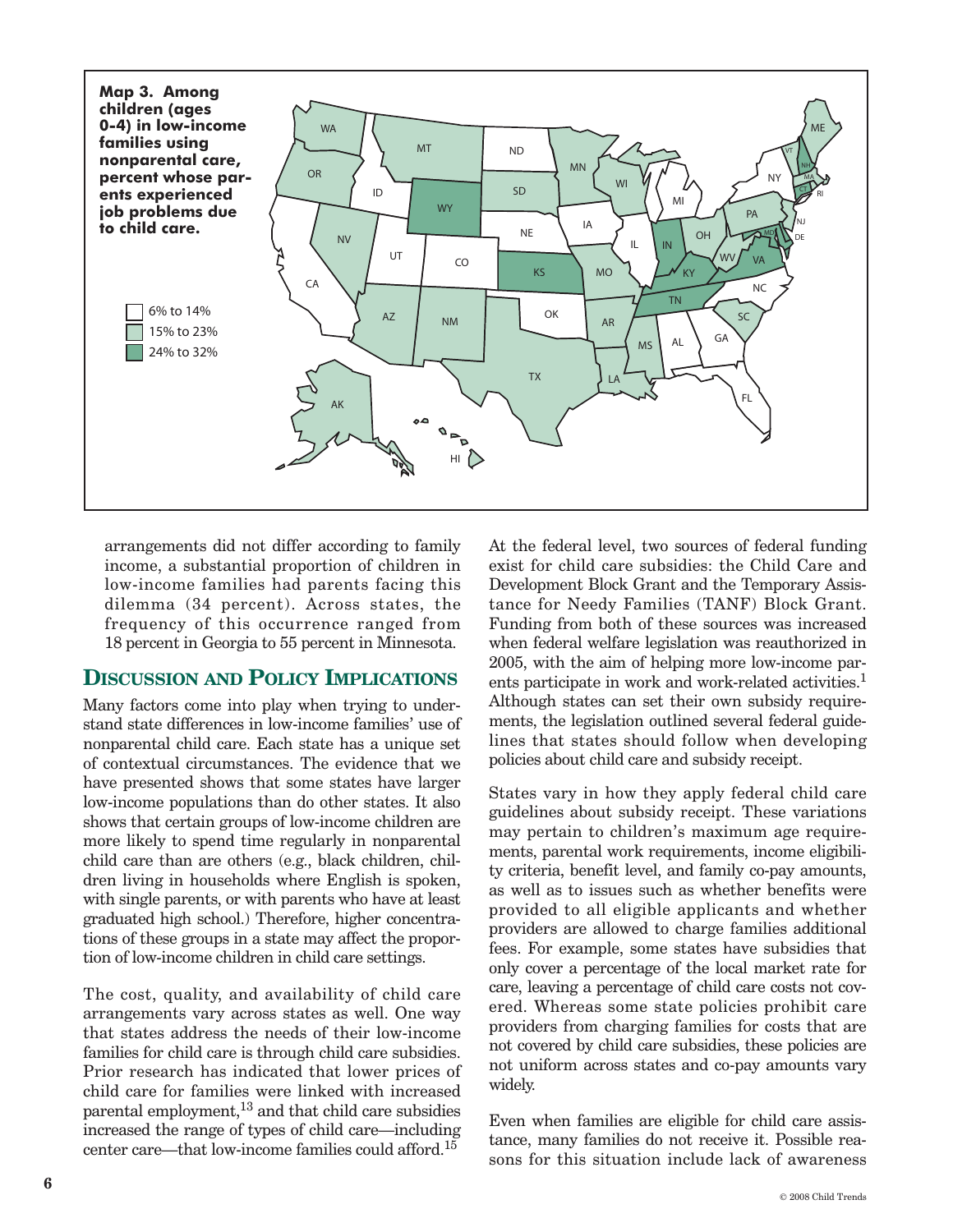about the assistance, beliefs about ineligibility, difficulty signing up for benefits, long wait lists, perceptions of stigma attached to benefit receipt, families' own feelings about their need or desire for assistance, <sup>15</sup> or beliefs that child care would still be too expensive—even with subsidies. 10,11

Studies have found that, among families eligible for child care assistance, subsidy receipt is more common for single mothers, for mothers of black children, for mothers born in the United States, and for mothers receiving TANF.<sup>15</sup>

A major goal of child care assistance policies is to support parents' abilities to work. Recent research has found subsidy receipt to be linked with higher rates of maternal employment, more stable employment, and higher wages, 6,9 especially among the most disadvantaged TANF recipients. <sup>15</sup> Children in low-income families, many of whom have employed and/or single parents, are likely to have a substantial need for supervised care during times when parents are not at home. Because state populations vary by these demographic characteristics, by TANF program participation, and by rates and stability of maternal employment, these factors are also likely related to the variation seen in child care utilization across states.

Therefore, the state variation in low-income families' use of nonparental child care could be related to a number of contextual factors, chiefly: variation in how states apply federal subsidy guidelines, variation across states in demographic groups that are more likely to use child care, parental awareness of child care assistance and their likelihood of using assistance, and variations in rates of maternal employment. These factors (and others, such as the employment opportunities available to low-income parents) will all affect state rates of child care use among lowincome families. 3

#### **CONCLUSION**

Ultimately, states make policy decisions about whether to concentrate the limited resources available for child care assistance on a subset of the neediest families, or whether to spread benefits more thinly across a larger population. The larger the size of the low-income population, the more difficult it becomes to provide high levels of assistance to a greater number of low-income families. And in states in which child care is relatively expensive, child care assistance will not stretch as far as in states in which child care costs less. Despite state variation in levels of child care use and funding, widespread agreement exists that dependable child care supports low-income parents' ability to obtain—and maintain—employment. Further research on the relationship between state child care policies and rates of child care use is needed in order to identify specific policies and practices that lead to optimal support for low-income families through the provision of highquality and affordable child care.

Child Trends is indebted to the Annie E. Casey Foundation for its support of this *Research Brief*. The authors also thank Martha Zaslow, Kathryn Tout, Kristin Anderson Moore, and Susan Jekielek for their careful review and helpful comments on this brief, and Thomson Ling and Laura Wandner for their invaluable research assistance.

Editor: Harriet J. Scarupa

Child Trends is a nonprofit, nonpartisan research center that studies children at every stage of development. Its mission is to improve outcomes for children by providing research, data, and analysis to the people and institutions whose decisions and actions affect children. For additional information on Child Trends, including a complete set of available Research Briefs, visit our Web site at www.childtrends.org. For the latest information on more than 100 key indicators of child and youth well-being, visit the Child Trends DataBank at www.childtrendsdatabank.org.

#### **ENDNOTES**

<sup>a</sup> Data source: U.S. Bureau of Labor Statistics. Current Population Survey, Annual Social and Economic Supplements.

<sup>b</sup> The term "families" in this brief refers to households with children. As defined here, low-income families are those with incomes below 150 percent of the federal poverty line during the prior year. For example, a single parent with two children with an income of less than \$21,741 in 2002 would fall under this category. Poverty thresholds vary depending on the number of adults and children living in a household. For a listing of 2002 poverty thresholds see U.S. Census Bureau, http://www.census.gov/hhes/www/poverty/threshld/thresh02.h tml. We use this definition since it is the approximation for low-income families often used by the Administration for Children and Families within the U.S. Department of Health and Human Services, the federal agency that administers the Child Care and Development Fund subsidy program, which targets low-income families. 6

#### **REFERENCES**

<sup>1</sup> Adams, G., & Rohacek, M. (2002). *Child Care and Welfare Reform, Policy Brief No. 14.* Washington, DC: The Brookings Institution.

<sup>2</sup> Adams, G., Tout, K., & Zaslow, M. (2007). *Early Care and Education for Children in Low-Income Families: Patterns of Use, Quality, and Potential Policy Implications.* Washington, DC: Urban Institute.

<sup>3</sup> Adams, G., Zaslow, M., & Tout, K. (2006). *Child care for children in low-income working families: Trends, patterns, and potential policy implications for children's development.* Washington, DC: The Urban Institute.